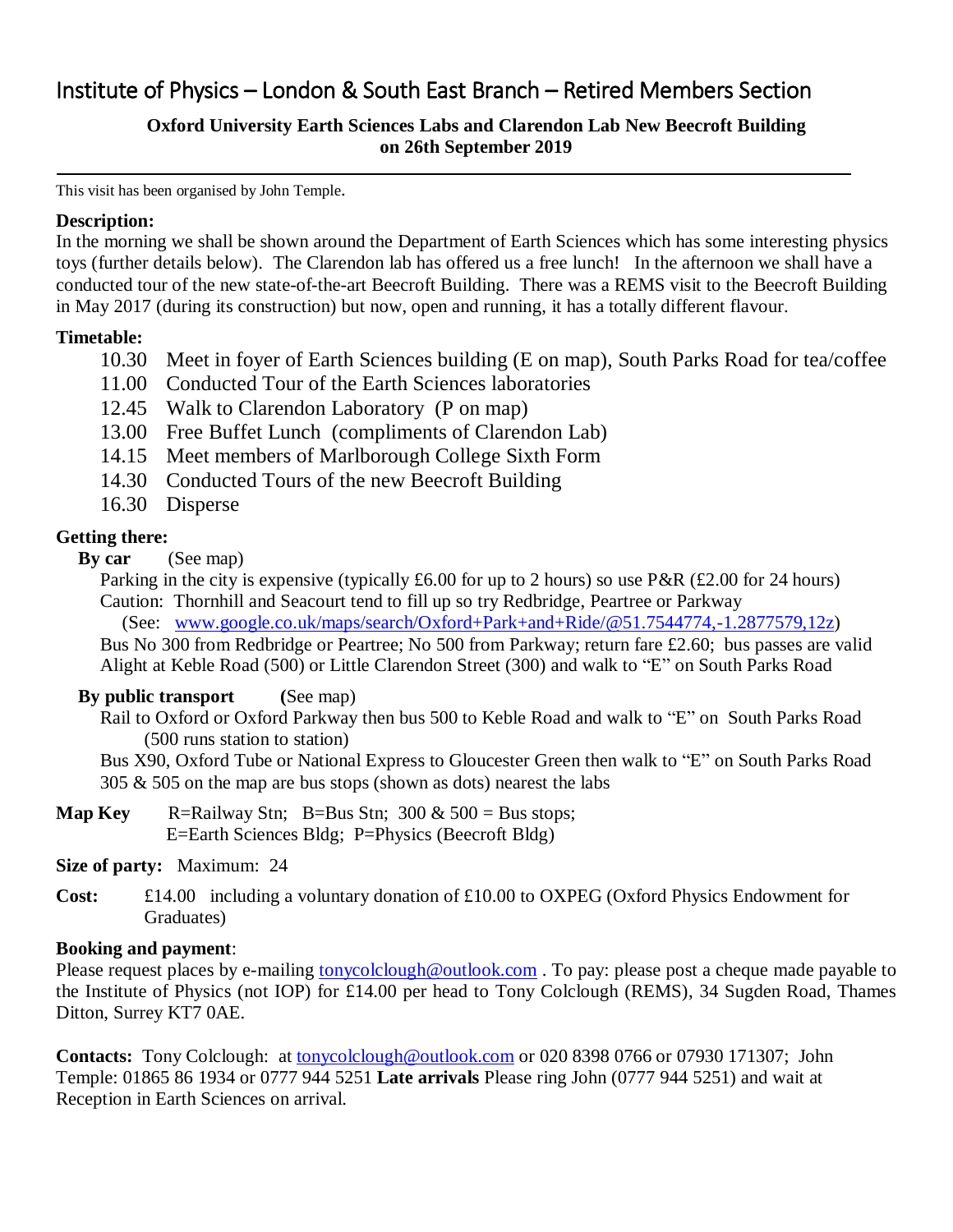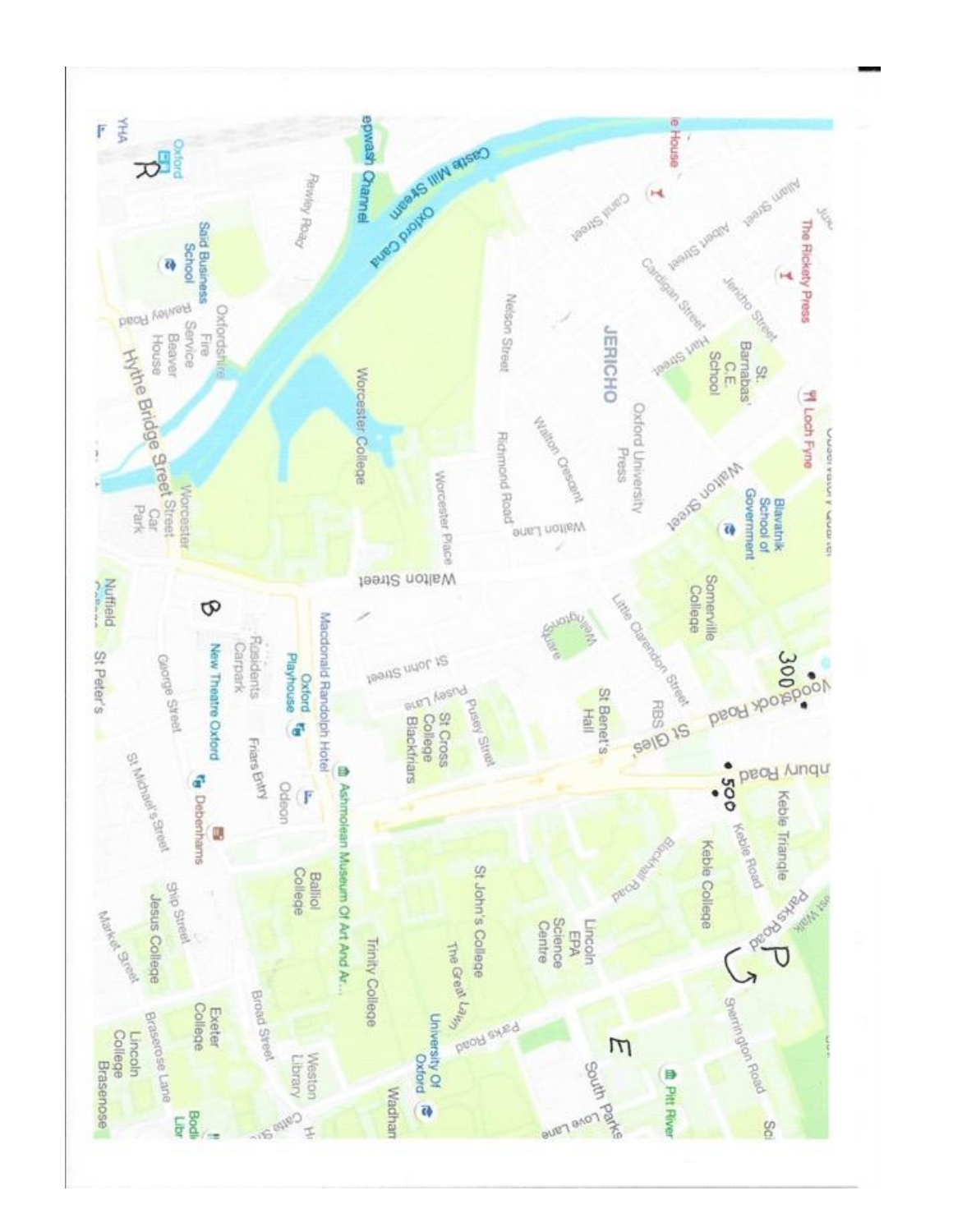## **Earth Science Labs in Oxford**

Last November I was shown round the Earth Science Building by my friend, Dr Imad Ahmed. It is fairly new and has a light and open feel to it. The tour started in the basement and ended on the roof.

They have equipment which can only be described as impressive. There is a large workshop. Outside were what looked like giant faceplates and chucks for an enormous woodworking lathe. When I commented on them, he just said, "Oh yes, they were made here". Unfortunately, we couldn't get into the shop itself but we peered through a window.

He told me that he was a chemist rather than a geologist. But I can assure you that most of the equipment in the upper floors was pure physics. There were several mass spectrometers of varying sizes. He told me that they could separate Fe56 from Fe57 with no difficulty. One piece of equipment was so large it had to be hoisted in through the gap after a window had been



removed. They forgot to take out the lifting gear (which entered by the same route) before they put the window back, so they just left it there! The spectrometer is one of the only two in the Country. I was pleased to notice that the lifting gear contained a Weston differential. That's old physics, like me.

Another piece of equipment they have can measure impurities in a sample to parts in a billion. I looked at a table of results that were being printed out by a machine that was sampling test tubes of liquids (just like those you see on the tele in Sci Fi films). The column headings of the tables of reading were labelled ppb (parts per billion). But some of the readings had values like 0.067! The last significant figure there surely shows parts per *trillion*! When I pointed that out to Imad, he just laughed.



They have crushing machines they use to prepare powdered samples for analysis. The pressure inside these machines is of the order of 30 bar! Alternatively, they can *vaporize* (plasma-ise?) samples and analyse the plasma. It was only after I'd left that I wished I'd asked how they could tell what element it was if it was in plasma state.

Where does the spectrum come from? How can they tell that it's, say calcium?

They can "look" at a wafer-thin slice of rock by vaporizing a nanometre square of its surface using a laser.

They have a 3D printer. They can and do use it to make prosthetic limbs.

You might ask what all the research is for? Well, pollution is one thing. They've found, in samples of human brain tissue, particles of platinum and silver. Imad showed me a sample of watery sludge to which had been added some chemical (it wasn't carbon) which was purifying the water by adsorption. Sludge had precipitated to the bottom of the phial. Above, the water was crystal clear. He was conducting an experiment to determine the optimum dilution.

Although it was early evening, I noticed there were quite a number of people still working in their labs. And on the top floor, part of which is the roof, there was a group of students chatting over coffee. And the view over the city was fabulous. It would be even better in the daylight.